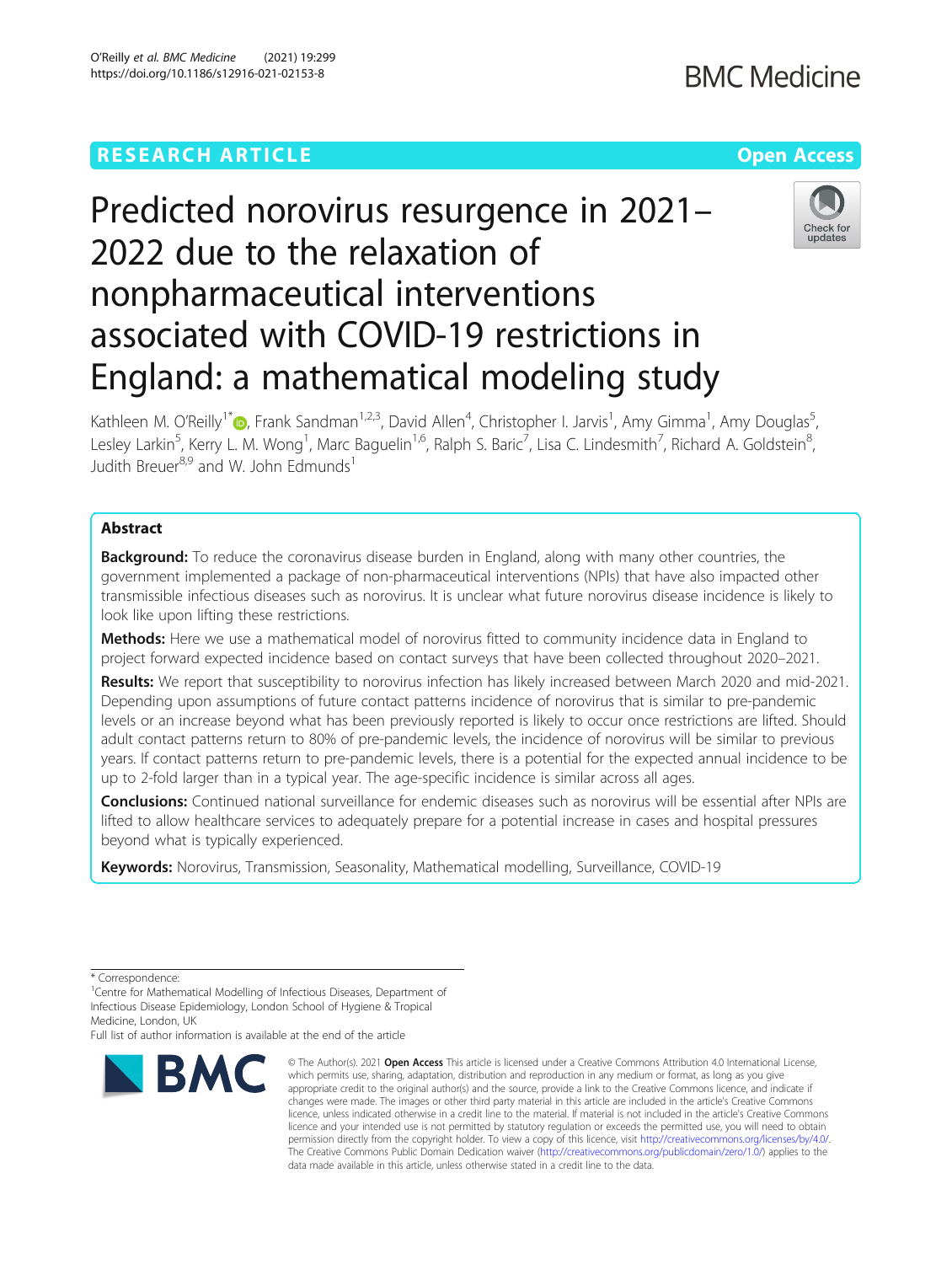## Background

In late January 2020, COVID-19 was first detected in the United Kingdom (UK) [\[1](#page-8-0)], and in response to increasing incidence and hospitalisations, the UK entered the first of three national lockdowns on the 23rd of March 2020. The lockdowns and other social restrictions resulted in a reduction in contact patterns in the community, as shown through self-reported contact rates collected using online surveys  $[2]$  $[2]$  and other metrics  $[3]$  $[3]$ . Subsequently, reports to national surveillance for many endemic diseases, including norovirus, declined across England throughout the rest of 2020 [[4\]](#page-8-0). This reduction in reports of infectious disease has been consistent across many pathogens and observed in other countries where non-pharmaceutical interventions (NPIs) for the control of COVID-19 have been implemented (e.g. Australia  $[5, 6]$  $[5, 6]$  $[5, 6]$  and the USA  $[7, 8]$  $[7, 8]$  $[7, 8]$  $[7, 8]$ ). With the introduction of vaccination against COVID-19 in England, a considerable reduction in COVID-19 hospitalisations and deaths has been observed and this intervention has superseded the blunt tool of NPIs. The UK roadmap out of lockdown details the gradual relaxation of NPIs in 2021 [\[9](#page-9-0)], which will likely result in contact patterns more consistent with those seen prior to 2020.

Norovirus is an endemic viral infection present globally across high- and low-income countries with—as yet—no commercially available vaccine [[10](#page-9-0)]. Norovirus infection can be asymptomatic or can result in gastrointestinal disease symptoms such as stomach cramps, diarrhoea and vomiting. In more vulnerable groups, such as the elderly or immunocompromised, norovirus can result in more severe and/or prolonged disease, and affected individuals may require hospitalisation for treatment. A recent analysis of hospital data in England ascribes an average of 40,800 (with an interquartile range (IQR) of 40,500–41,400) hospital episodes where norovirus was the primary diagnosis and a further 61,500 (IQR 58,700–62,500) with norovirus as a secondary diagnosis, meaning that norovirus is a significant public health and economic burden in England [\[11](#page-9-0)] and during hospital outbreaks can result in ward closures. Norovirus-associated mortality within Europe has been estimated as 0.2 (95% uncertainty interval 0.1–0.2) deaths per 100,000 persons [\[12](#page-9-0)], which is at least 100 fold less than equivalent estimates for all-cause influenza illness [\[13](#page-9-0)]. Norovirus is the most common cause of gastrointestinal infections globally and has the highest burden of disease for intestinal infections in the UK  $[14]$  $[14]$ . Infections and outbreaks occur more frequently in the winter months, and in England are monitored through multiple national surveillance systems (e.g. [\[15\]](#page-9-0)) to ensure that unusual activity is detected and that alerts to local health authorities are made for preventive actions. The probability of symptomatic disease is also influenced by host genetic factors [[16\]](#page-9-0), the infectious dose of norovirus [\[17](#page-9-0)] and previous exposure to infection. Norovirus genetic diversity is characterised by classifying isolates into genogroups, genotypes and strains (also termed variants)  $[18]$ ; since 2012, the GII.4 genotype 2012 strain (shortened to 'GII.4/2012') has dominated in reports of symptomatic disease in England and globally. Prior to the GII.4/2012 strain, population strain replacement occurred every few years and was consistent across wide geographies. During these strain replacement events, increased norovirus activity in the first year is typically observed, resulting in increased strain on health services [[19\]](#page-9-0). While each dominant strain is termed dominant because it is isolated from a majority of cases in most settings, there is a considerable genetic diversity of the remaining isolates, and the evolutional impact of this remains unclear. The majority of norovirus infection is considered to occur via community transmission, and consequent changes in community contact patterns will likely influence norovirus transmission. However, norovirus has multiple routes of transmission; for example foodborne transmission is thought to contribute to approximately 16–35% in the UK, based on microbial risk assessments and detailed case investigations [[20\]](#page-9-0).

Here we illustrate through modelling the impact of COVID-19 NPIs used throughout 2020–2021 on the dynamics and incidence of norovirus disease in the community, leading on from a recent report of a reduction in norovirus activity  $[4]$  $[4]$ . We provide indicators of surveillance to inform what early warning of a norovirus resurgence may look like.

#### Methods

## Modelling norovirus infection prior to the COVID-19 pandemic (up until March 2020)

We built an age-structured susceptible-exposedinfectious-recovered (SEIR)-like model that follows a previously developed model for norovirus, focussing on infections with the GII. $4/2012$  $4/2012$  $4/2012$  strain [[21\]](#page-9-0) (Fig. 1). We assume a population of 100,000 individuals with an age structure similar to that reported in England, and that 20% of the population remain resistant to norovirus infection due to the nonsecretor status of human histoblood group antigen carbohydrates [[22\]](#page-9-0). Upon infection, individuals are assumed to enter a short stage of exposure (or pro-dromal infection) and then become fully infectious and symptomatic for on average of 2 days [[23](#page-9-0), [24\]](#page-9-0) (full details of the model, including differential equations and parameters, are given in 'Additional file [1](#page-8-0)'). Individuals then enter the asymptomatic stage, where they remain moderately infectious [\[25](#page-9-0)] for on average 15 days when compared to the symptomatic stage but have no symptoms of disease [\[26](#page-9-0)]. Asymptomatic infection is assumed to correspond with norovirus shedding in stool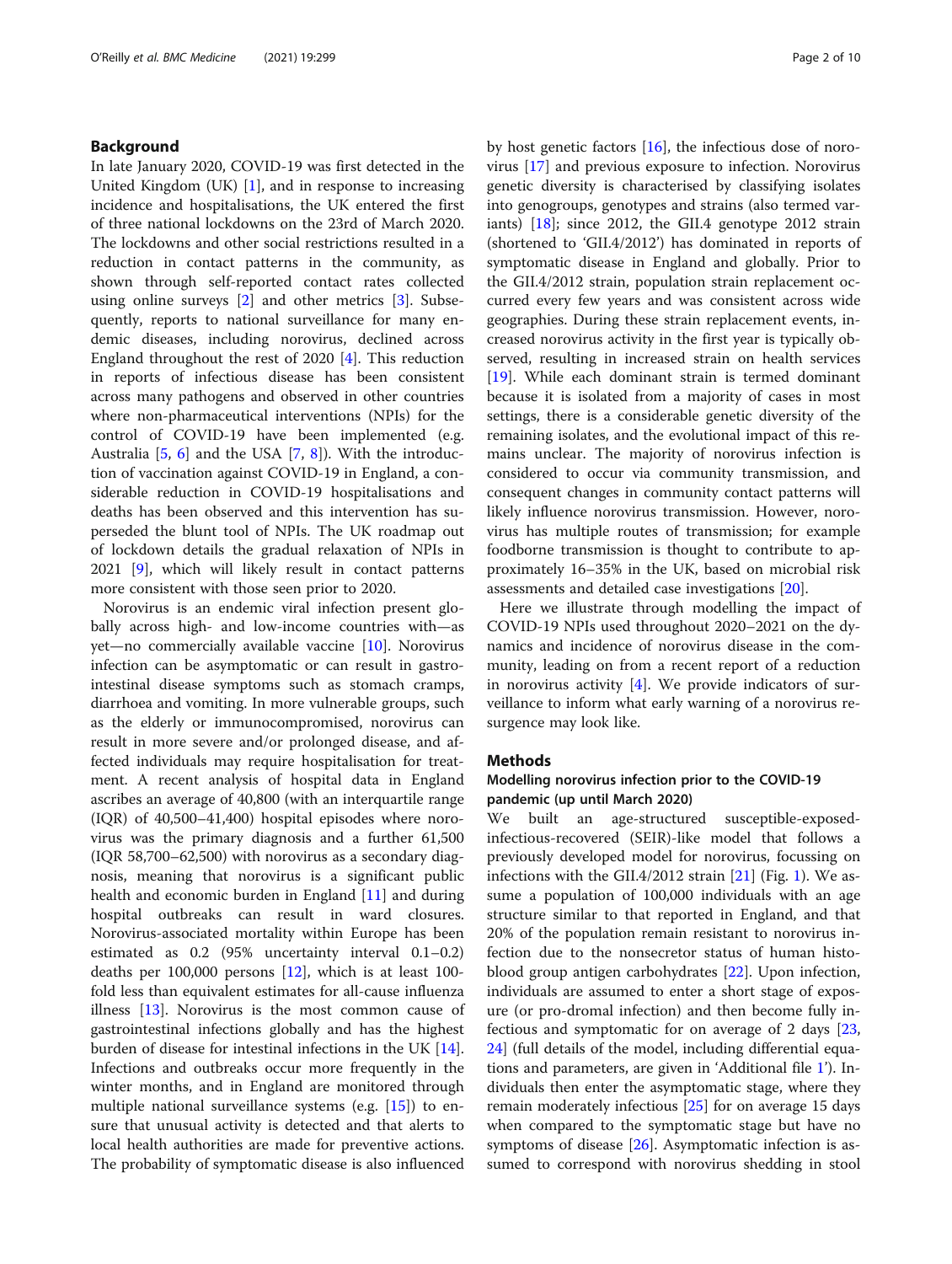<span id="page-2-0"></span>

that can be detected using RT-PCR. Upon recovery, individuals are immune to further symptomatic infection, but can develop an asymptomatic infection. After an average of 5.1 years, individuals are assumed to return to the susceptible class where the infection will be symptomatic again [[21\]](#page-9-0). To capture heterogeneity in transmission between ages, the transmission model is agestructured using eight age groups (0–4, 5–14, 15–24, 25–34, 35–44, 45–54, 55–64, 65+). Symmetric contact rates between and within age groups prior to March 2020 were obtained for England from the European Polymod Study [\[27](#page-9-0)] and adapted for the age ranges used in here (using the R package socialmixr). All modelling and analyses were done in the software  $R$  (v 4.0.4).

A challenge of norovirus modelling is that there are broad observations in the epidemiology of norovirus which a model should ideally replicate, but these observations are from a wide spectrum of sources, with limitations and biases within each dataset. In the UK, there have been two major studies in recent decades into infectious intestinal diseases (IID), which provide valuable information on community incidence. The first Study of Infectious Intestinal Disease (IID1) in England illustrated that norovirus is a common cause of IID in the community with considerable under-reporting to primary care [[23\]](#page-9-0). A follow-on study (IID2) explored community incidence of gastrointestinal diseases (including norovirus), where incidence was highest in children and declined with age [\[28\]](#page-9-0), and there was substantial under-reporting within the passive surveillance at the time. Serological data for norovirus is limited (due to challenges in establishing reliable correlates of protection [\[29](#page-9-0)] and enzyme immunoassays often being insensitive to strain-specific immunity), but where available, serological responses

indicate seroconversion after acute illness [[30](#page-9-0)] and suggest an increasing titre with exposure. In order to capture these general observations while needing to obtain reliable transmission rates within the community, we fit the probability of transmission given a contact to community age-stratified incidence data from IID2 [[31](#page-9-0)] under different assumptions stated above and also include a 20% under-reporting of symptomatic cases to account for a possible increase in incidence from the GII.4/2012 strain which has dominated symptomatic illness since this time. This one parameter is fitted using a Metropolis-Hastings algorithm, full details of the fitting procedure are provided in 'Additional file [2](#page-8-0)'. For each scenario, we provide estimates of incidence (i.e. new cases of symptomatic infection) which were compared directly to incidence data. Additional model outputs were provided as a form of validation against what we would expect a realistic model of norovirus to output; estimates asymptomatic prevalence, a proxy for seroprevalence (assumed here to be the proportion of individuals that have recently recovered from symptomatic infection) and estimates of  $R_0$ . Estimates of  $R_0$  were obtained for the pre-COVID-19 scenarios by running the model to endemic equilibrium and estimating  $R_0$  assuming  $R_0 = 1/\Pr(S)$ . While the fit of the model to the data is the main criteria for model selection, we consider these additional metrics when making decisions on the appropriateness of each set of model assumptions.

While the above model assumptions align well with much of the evidence, there are uncertainties with some assumptions, and alternative assumptions may affect disease dynamics. As part of sensitivity analysis, we additionally include other models which capture the main uncertainties and compare the fit of these models to the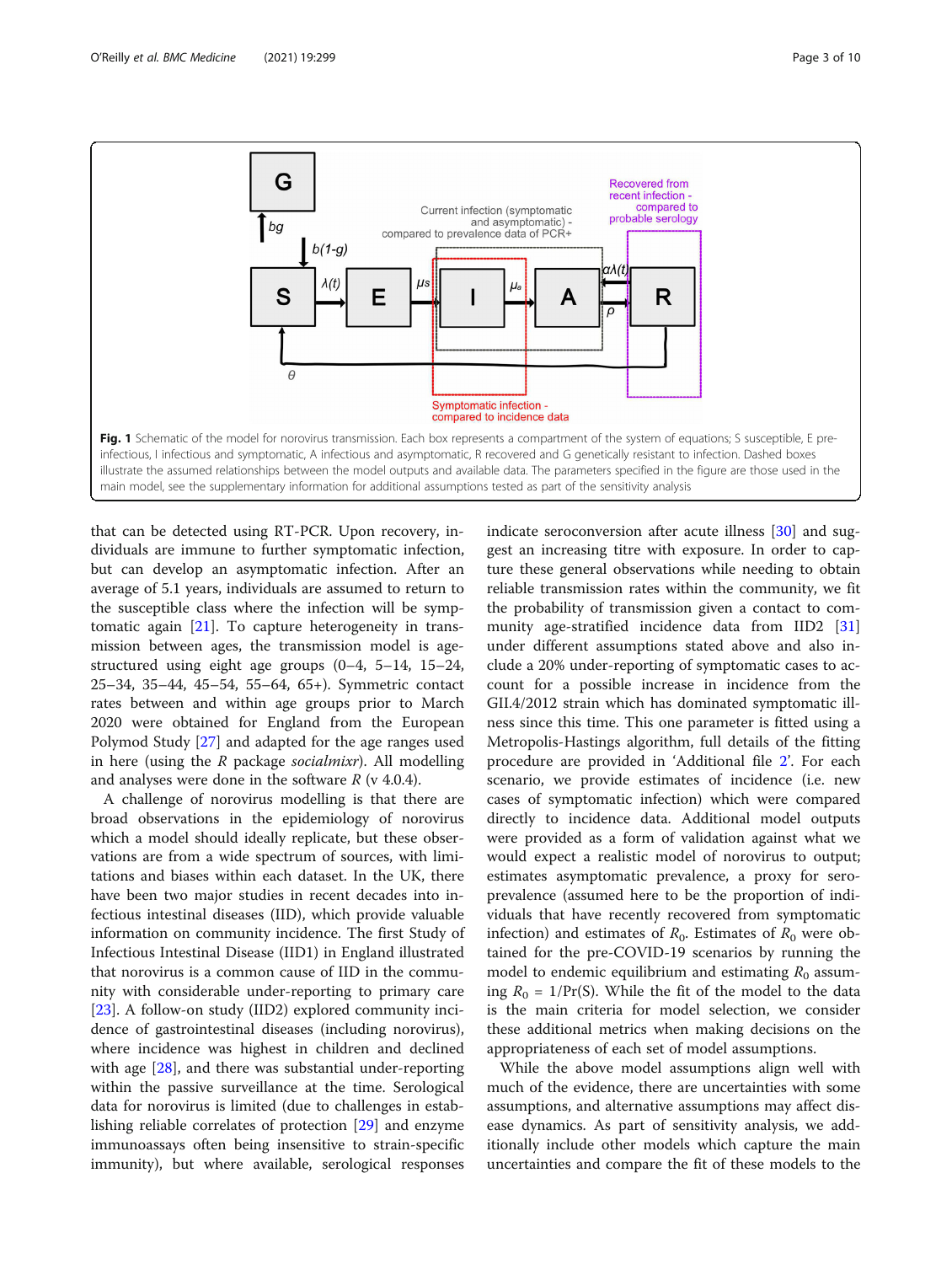<span id="page-3-0"></span>data and other summary metrics (see 'Additional file [3](#page-8-0)' for full details).

## Modelling norovirus infection during 2020–2021

From March 23, 2020, onwards, we assume that the agespecific contact rates change as reported in a longitudinal cross-sectional study ('Comix') of in-person contacts in England [[32](#page-9-0)]. Weekly measures of age-specific contact rates were collected from March 24, 2020, and the study will continue to collect additional surveys until September 2021. The weekly contact rates are grouped into nine distinct periods of time including 3 different lockdowns that saw different degrees of NPIs being introduced and restrictions easing again with varying contact rates [[33](#page-9-0)]. The model is first run to endemic equilibrium using pre-pandemic values of age-specific contact rates. Between March 23, 2020, until July 19, 2021, a contact matrix from Comix is used for each period of time (specified in 'Additional file [4](#page-8-0)'). For later projections, we assume that contact rates return to pre-2020 values, an additional scenario that assumes adults only return to 80% of their pre-pandemic contact rates. We report the expected incidence of symptomatic norovirus infections in time, the proportion of the population susceptible to symptomatic infection.  $R_0$  was also estimated for each time-period; to do this, we assume that only the contact rates have varied and so use the proportional change in the dominant eigenvalue of contact matrices ( $\theta$ ) to estimate  $R_0(t)$ , where  $R_0(t) = R_0/\theta$ .

To support planning and national surveillance, we translate the incidence reported within the model to

expected norovirus cases reported to the national Second Generation Surveillance System (SGSS). The SGSS is the national laboratory reporting system which records positive records of causative agents such as norovirus in England from frontline diagnostic laboratories [[15\]](#page-9-0). As norovirus is not a notifiable causative agent in England under the Health Protection (Notification) regulations 2010 [[34](#page-9-0)]. Data were extracted on June 28, 2021, for all specimen types from January 1, 2014, onwards and were deduplicated, providing an estimate of the weekly number of norovirus cases reported to SGSS. From the model, the weekly incidence of symptomatic norovirus per 100,000 was scaled up to national incidence (using Office for National Statistics data on population size for England in 2019 of 56,290,000 individuals). Using the estimates within Tam et al. [\[14](#page-9-0)], we assume that for 287.6 (95% CI 239.1 to 346) symptomatic cases estimated nationally one case is reported within the SGSS. The data were compared to the model and the percentage difference reported, noting that the under-ascertainment reported in Tam et al. is from a laboratory reporting surveillance system in place prior to SGSS meaning that some changes in underascertainment are expected.

## Results

The age-specific incidence of norovirus observed in England is best replicated assuming that primary infection is symptomatic, the duration of asymptomatic infectiousness is 15 to 20 days, and that asymptomatic infection is considerably less infectious than symptomatic infection



Fig. 2 Comparison of the norovirus model to A data from Harris et al. of age-specific incidence of symptomatic norovirus infection where this fit was used to estimate the probability of transmission given a contact, **B** weekly reported cases of norovirus reported to the SGSS system (thick brown line—5 year average, thin brown lines—minimum and maximum). The model incidence (per 100,000 person-years) was extrapolated to a national level, accounting for known under-reporting and under-ascertainment inherent in the surveillance data (287.6 (95%CI 239.1–346.0)) and a further 27% reduction in incidence in the model for alignment with the reported data. Dashed lines indicate the first day of each calendar month. SGSS Second Generation Surveillance System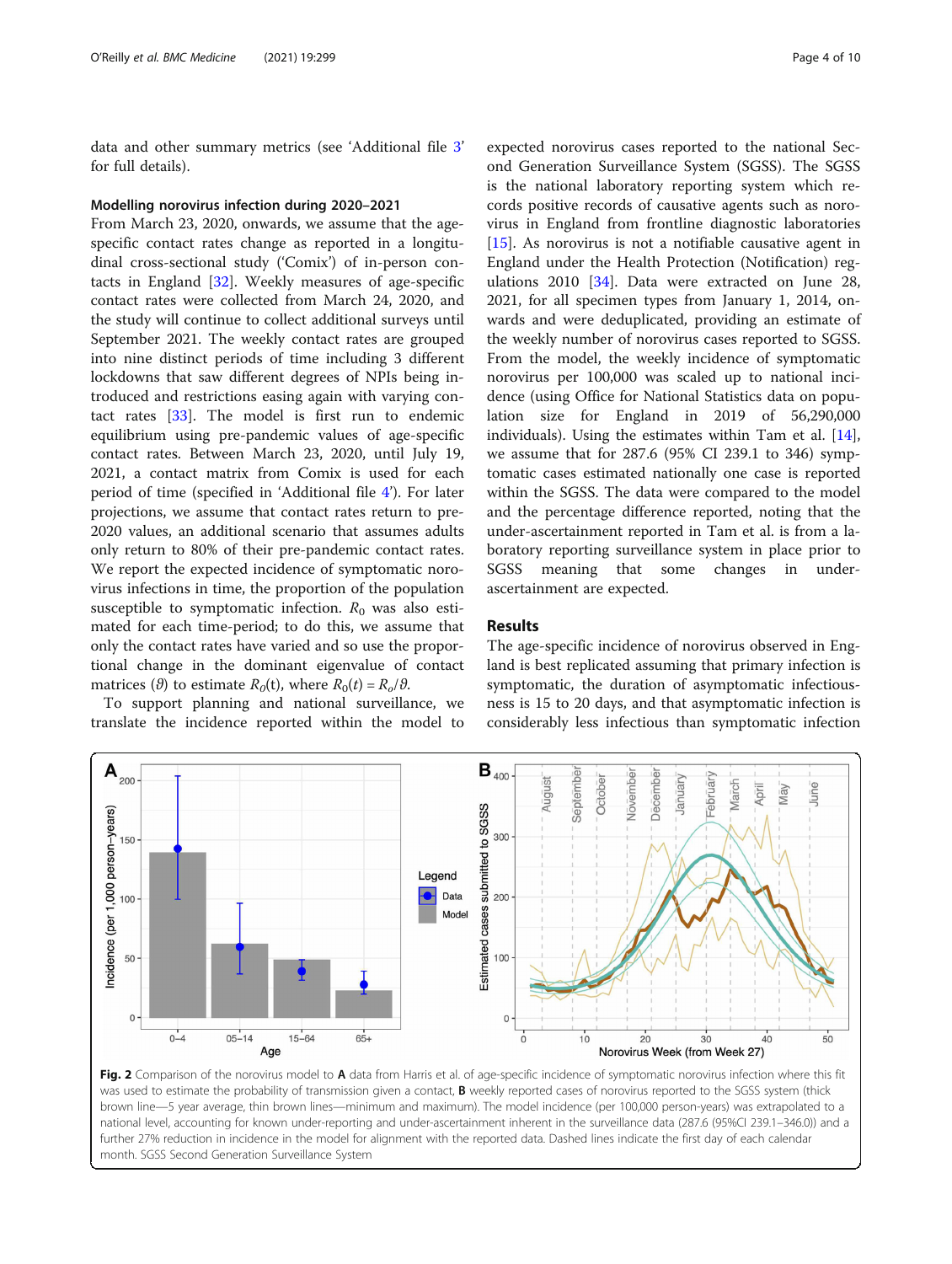(Fig. [2](#page-3-0)A and Table 1). Simulations that correspond to these observations resulted in a shedding prevalence of less than 1%, the proportion of the population recently recovered from an infection ranging from 24.54 to 30.55% and an  $R_0$  between 1.81 and 2.01. The agespecific incidence of symptomatic infection is highest in children aged <5 years, and incidence declines with age. When we compare this modelled incidence to the weekly SGSS 5-year average (from norovirus year 2014/

15 to 2018/19), a further 27% reduction in reporting is needed for cases to be equivalent (Fig. [2](#page-2-0)B). Other models with different assumptions had a poorer fit to the data and were not taken further in the analysis.

From March 23, 2020, ('lockdown 1') until September 4, 2020, (the 'School reopening' stage), the rate of infection for norovirus is sufficiently low that new infections are rare (Fig. [3A](#page-5-0)), and an increase in population susceptibility is observed (Fig. [3](#page-5-0)B). This period corresponds

Table 1 Summary of model assumptions trialled for norovirus, where each model was fitted to age-specific incidence data in England. Models A0–B20 were taken forward to estimate incidence of norovirus between 2020 and 2022

| Model                                                                                             | A0                                                | A20                                               | B <sub>0</sub>                                    | <b>B20</b>                                        | D <sub>0</sub>                                                                                                                              | D <sub>20</sub>                                                                                                                             | E0                                                                                                                                                                       | F <sub>0</sub>                                                                                                                                                           |
|---------------------------------------------------------------------------------------------------|---------------------------------------------------|---------------------------------------------------|---------------------------------------------------|---------------------------------------------------|---------------------------------------------------------------------------------------------------------------------------------------------|---------------------------------------------------------------------------------------------------------------------------------------------|--------------------------------------------------------------------------------------------------------------------------------------------------------------------------|--------------------------------------------------------------------------------------------------------------------------------------------------------------------------|
| <b>Assumptions</b>                                                                                |                                                   |                                                   |                                                   |                                                   |                                                                                                                                             |                                                                                                                                             |                                                                                                                                                                          |                                                                                                                                                                          |
| First infection                                                                                   | Always                                            | Always                                            | Always<br>symptomatic symptomatic symptomatic     | Always                                            | 50%<br>symptomatic asymptomatic                                                                                                             | 50%<br>asymptomatic                                                                                                                         | 50%<br>asymptomatic                                                                                                                                                      | Always<br>symptomatic                                                                                                                                                    |
| Duration of<br>Asymptomatic<br>infectiousness<br>(days)                                           | 15                                                | 15                                                | 20                                                | 20                                                | 15                                                                                                                                          | 15                                                                                                                                          | 15                                                                                                                                                                       | 15                                                                                                                                                                       |
| Asymptomatic<br>infectiousness<br>relative to<br>symptomatic                                      | 0.05                                              | 0.05                                              | 0.05                                              | 0.05                                              | 0.05                                                                                                                                        | 0.05                                                                                                                                        | 0.5                                                                                                                                                                      | $\mathbf{1}$                                                                                                                                                             |
| Under-<br>reporting<br>assumed in<br>fitted data (%)                                              | $\Omega$                                          | 20                                                | $\mathbf 0$                                       | 20                                                | $\mathbf 0$                                                                                                                                 | 20                                                                                                                                          | $\mathbf 0$                                                                                                                                                              | $\Omega$                                                                                                                                                                 |
| <b>Results</b>                                                                                    |                                                   |                                                   |                                                   |                                                   |                                                                                                                                             |                                                                                                                                             |                                                                                                                                                                          |                                                                                                                                                                          |
| Probability of<br>transmission<br>given a<br>contact $(q_s)$                                      | 0.1892696                                         | 0.2070616                                         | 0.1693301                                         | 0.1824529                                         | 0.2183579                                                                                                                                   | 0.2193598                                                                                                                                   | 0.374627                                                                                                                                                                 | 0.1909186                                                                                                                                                                |
| Log-likelihood<br>of age-specific<br>incidence<br>when fitted to<br>data from Eng-<br>land $[15]$ | $-77.94$                                          | $-190.03$                                         | $-72.10$                                          | $-107.46$                                         | $-667.77$                                                                                                                                   | $-850.36$                                                                                                                                   | $-1458.08$                                                                                                                                                               | $-1454.57$                                                                                                                                                               |
| R0 (at endemic 1.81<br>equilibrium)                                                               |                                                   | 2.03                                              | 1.81                                              | 2.01                                              | 1.94                                                                                                                                        | 1.62                                                                                                                                        | >10                                                                                                                                                                      | >10                                                                                                                                                                      |
| Shedding<br>prevalence (at<br>endemic<br>equilibrium)<br>(% )                                     | 0.18                                              | 0.25                                              | 0.303                                             | 0.41                                              | 0.718                                                                                                                                       | 0.70                                                                                                                                        | 59.44                                                                                                                                                                    | 59.77                                                                                                                                                                    |
| Sero-<br>prevalence (at<br>endemic<br>equilibrium)<br>(% )                                        | 24.64                                             | 30.55                                             | 24.54                                             | 29.92                                             | 27.73                                                                                                                                       | 37.80                                                                                                                                       | 20.49                                                                                                                                                                    | 20.17                                                                                                                                                                    |
| Comments                                                                                          | Good fit:<br>used for<br>2020-2022<br>projections | Good fit;<br>used for<br>2020-2022<br>projections | Good fit;<br>used for<br>2020-2022<br>projections | Good fit:<br>used for<br>2020-2022<br>projections | Poor fit to<br>data,<br>incidence in<br>younger ages<br>was under-<br>estimated and<br>incidence in<br>older ages<br>was over-<br>estimated | Poor fit to<br>data.<br>incidence in<br>younger ages<br>was under-<br>estimated and<br>incidence in<br>older ages<br>was over-<br>estimated | Poor fit to the<br>incidence data<br>(high incidence in<br>adults) and<br>unrealistic R0, but<br>better<br>comparison with<br>expected<br>seroprevalence<br>and shedding | Poor fit to the<br>incidence data<br>(high incidence in<br>adults) and<br>unrealistic R0, but<br>better<br>comparison with<br>expected<br>seroprevalence<br>and shedding |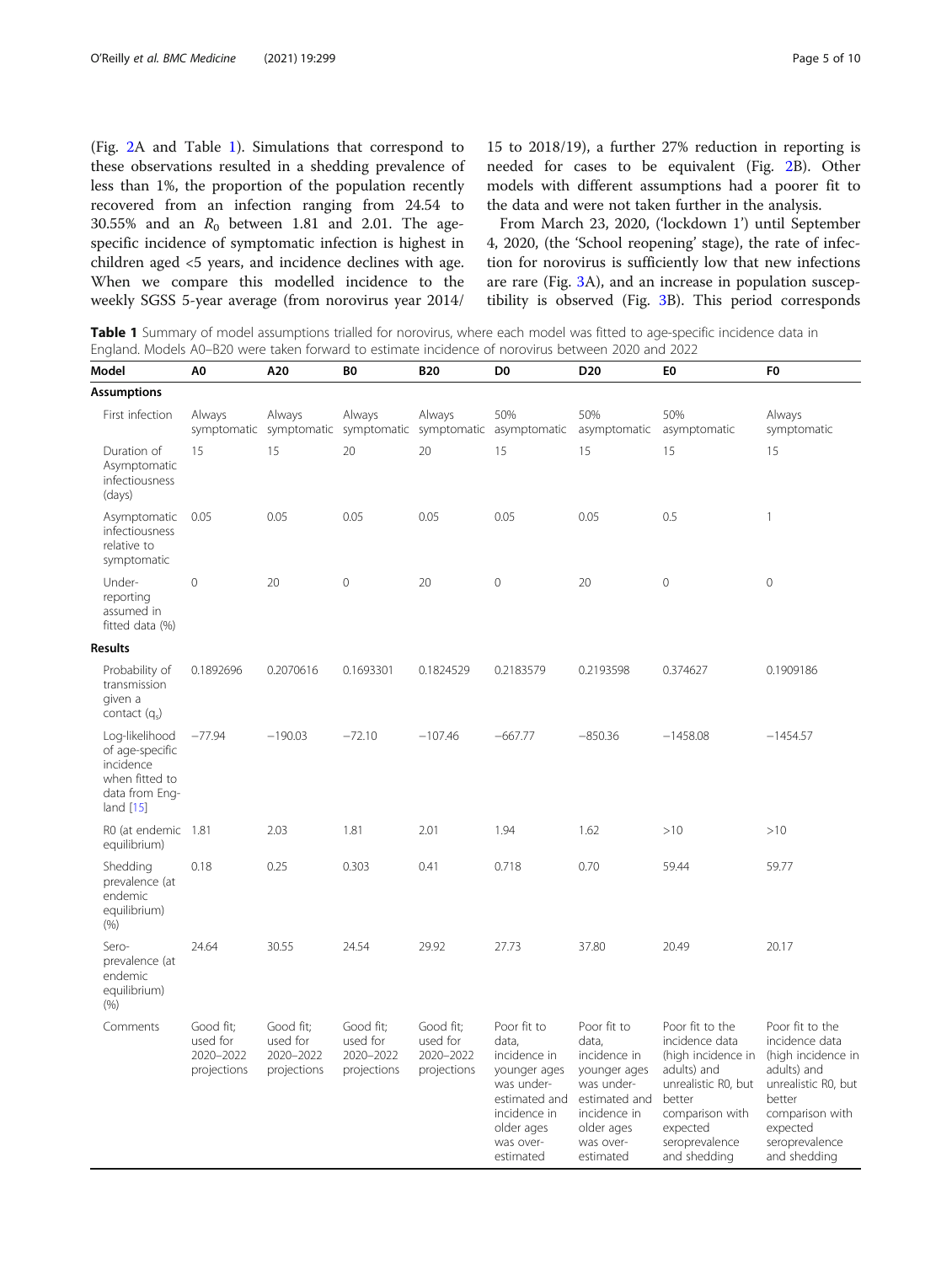<span id="page-5-0"></span>with minimal cases reported to the laboratory surveillance SGSS system [\(Figure S1\)](#page-8-0). This period corresponded with an  $R_0$  for norovirus ranging from 0.43 to 0.77, meaning that transmission could not be sustained. The period between September 4, 2020, to January 5, 2021, corresponds to a higher average number of contacts within the population (up to 7.79 in the average number of (unweighted) contacts), an increase of incidence in the model, and outside of the second lockdown and the Christmas period,  $R_0$  was above 1.00 (see 'Additional file [4](#page-8-0)'). This increase in incidence was not observed in the SGSS system. The subsequent 'lockdown 3' period corresponds to a reduction in contacts (from 6.61 to 3.47), and the rate of infection falls to low levels again, until schools are re-opened on March 9, 2021 (Fig. 3A). By this time point, the model estimates that the proportion of the population susceptible to

symptomatic infection has risen from 54 to 59% (a 9% increase) as a result of waning immunity (Fig. 3B, agespecific values given in Additional file [1](#page-8-0): Table S1). Subsequently, model scenarios predict a rise in the rate of infection and a resurgence of norovirus in the community resulting in an annual incidence of cases up to 2 fold higher than simulations prior to 2020 (Fig. [4](#page-6-0)A, full details in Additional file [1](#page-8-0): Table S1). This time period also corresponds with an  $R_0$  above 1.00, where the contact data collected while schools correspond to an estimated  $R_0$  of 1.28. However, this prediction is dependent upon assumptions on mixing patterns in the general population; if adult mixing is assumed to be 80% of pre-COVID levels, an increase in incidence is not predicted. Instead, the rate of infection increases but at a lower level, resulting in a gradual increase in susceptibility in the population.



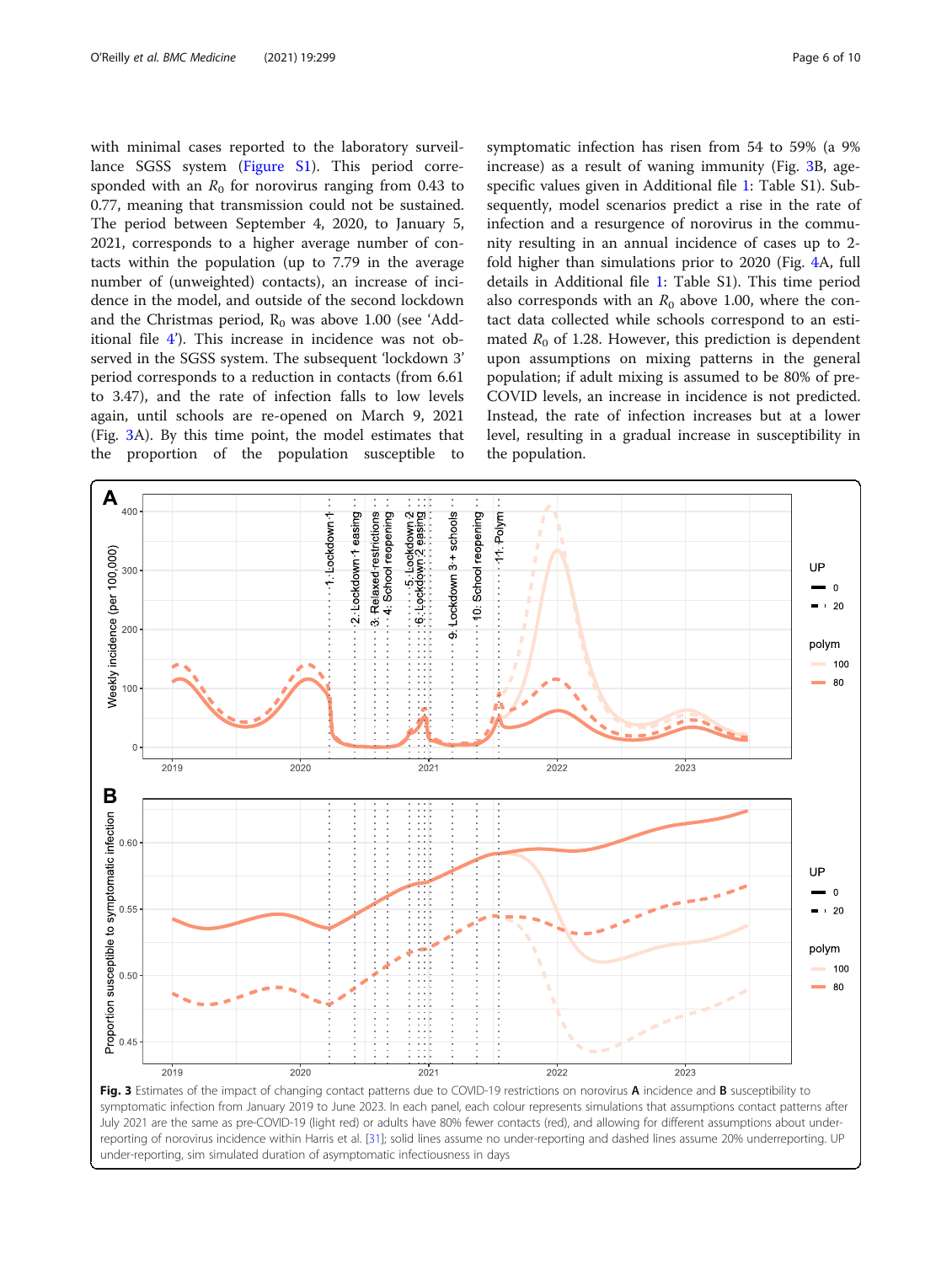<span id="page-6-0"></span>

We also tested the impact of model assumptions regarding under-reporting and the duration of shedding ([Figure S2\)](#page-8-0). Assumptions about under-reporting affect the rate of infection; if incidence was under-reported in Harris [[31](#page-9-0)], this will result in a higher rate of infection in the community and the potential for a more rapid change in incidence. Assumptions on the duration of shedding have a lesser impact; simulation assuming a shorter duration of shedding suggests a higher incidence in the 2021/22 norovirus year (Additional file [1](#page-8-0): Table S1).

## **Discussion**

The reduced reporting of norovirus cases and outbreaks that were observed in 2020 as a consequence of COVID-19-associated NPIs has been described within a number of countries, including England [[4\]](#page-8-0), Australia [\[5](#page-8-0)] and the USA [\[7](#page-8-0), [8\]](#page-9-0). Our modelling study quantifies the potential unintended consequences of the build-up of individuals susceptible to norovirus infection in England, with epidemic potential for the autumn/winter of 2021 and 2022. Norovirus is an example of an endemic infectious disease where changes in contact rates can affect both the short and long-term incidence of symptomatic disease. This resurgence is likely to further increase 'winter pressures' within the NHS that may lead to more hospital admissions due to norovirus, hospital outbreaks of norovirus with bed-days lost as beds are kept empty for infection prevention and control, and treatment delays for non-norovirus patients [\[11,](#page-9-0) [35](#page-9-0)]; therefore, preparations for mitigating the effect of an increase in incidence are essential. This is especially true at the current time where there has been considerable disruption to healthcare services due to the COVID-19 pandemic and there are a record number of 5 million people on waiting lists to receive hospital care following the impact of COVID-19 in England [[36\]](#page-9-0). While there are several caveats of the modelling to consider in the interpretation of this analysis, this is the first analysis of disease dynamics for norovirus affected by changes in NPIs.

More broadly, the unintended consequences of NPIs are likely to be widespread across other endemic diseases (e.g. respiratory syncytial virus and influenza [37\)](#page-9-0) where incidence pre-COVID-19 was limited by populations being largely immune to infection [[38,](#page-9-0) [39](#page-9-0)]. A challenge in the interpretation of the likely future trajectory of incidence is the quantification of how NPIs impact physical contacts in the community and how this impacts the transmission of infectious disease. Here we make use of the longitudinal cross-sectional study of contacts, which has been instrumental in predicting the incidence of COVID-19  $[40]$ , and show that these data can be very useful for quantifying dynamics of endemic diseases in addition to COVID-19. Continued collection of these data and incorporation into models of infectious disease will be essential in informing our understanding of disease transmission as the pandemic continues to unfold. It is likely that the impact of NPIs on norovirus, respiratory syncytial virus and influenza was more pronounced than for SARS-CoV-2 because the effective reproduction number ( $R_e$ , equivalent to  $R_0$  multiplied by the proportion susceptible) for these endemic pathogens is close to 1.00. Theoretically, the NPIs are designed to limit contact rates, which will reduce  $R_0$  and in turn  $R_e$ . At least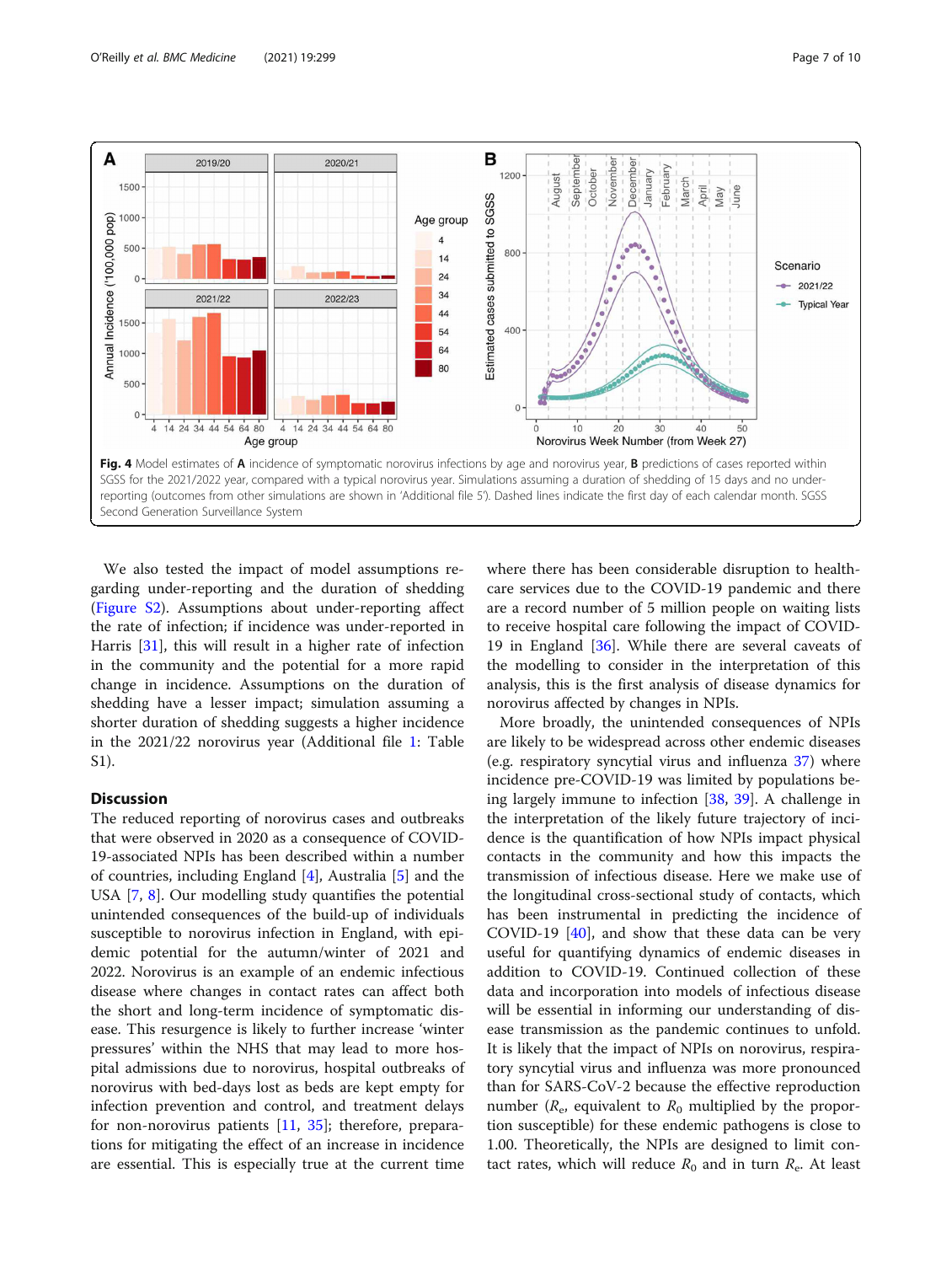in the period of time that has been experienced, this will limit transmission and disease incidence, as we have observed. The impact of further restrictions should still be effective, but with increases in susceptibility, the indirect effect of NPIs on endemic diseases could become less effective with time. Our analyses make the implicit assumption that contacts described within surveys correlate with contacts relevant for infectious disease transmission where the primary mode is direct contact, while this is apparent for infections such as influenza and SARS-CoV-2, there is less evidence for norovirus. These assumptions explain why the rate of infection is predicted to increase when contacts correspond to an  $R_0$ above 1.00. The reported incidence of norovirus in the coming months, the changing behaviours of the community in contacts and infection prevention, and the actions public health officials will take to prevent a large epidemic, will be the test of this hypothesis. As the COVID-19 pandemic evolves, potentially including more transmissible and vaccine-evading variants, NPIs that include the ongoing working-from-home recommendation through to school closures and lockdowns, remain possible. A major assumption of our model, which reflects the current understanding of norovirus epidemiology, is that contacts with and between children under 5 years are the main driver of norovirus transmission. Consequently, any changes in contact with this age group will have a large effect on norovirus dynamics.

In the analysis, the incidence of norovirus reported was replicated well in the simulations, with the exception of the expected increase in cases at the end of 2020. This potentially suggests that the rate of infection assumed in the model is higher than is experienced in the community, despite the fact that the rate of infection was fitted to community data. Alternatively, the effect of reduced to the SGSS due to changes in healthcareseeking behaviours and reduced laboratory testing of samples obtained may have impacted on the comparator data. This observation means that some caution should be applied to the findings presented here as the model predictions are sensitive to assumptions about contact rates and the probability of transmission, which remain uncertain. Further work will explore this in more detail through the use of additional contact surveys and exploration of other datasets that can improve our understanding of norovirus transmission in the community.

The majority of norovirus disease occurs within the community; there is a significant disease burden resulting in school closures and days of work lost (especially as infection can be experienced relatively frequently) [[41\]](#page-9-0). Hygiene measures, such as handwashing with soap, enhanced environmental cleaning and staying at home when ill, have been part of the usual recommended practice to reduce norovirus transmission, but the COVID-19 pandemic has indirectly enforced the adherence to these measures. It is possible that beyond 2021, these measures may remain as usual practice in the short to medium term, which may well mean that the incidence of infectious diseases such as norovirus is lowered compared with historical norms. An additional challenge of norovirus largely being a community illness is that norovirus surveillance is affected by both underascertainment and under-reporting, resulting in considerable uncertainty in true estimates of burden. With an increase in community transmission of norovirus, we would expect an increase in incidence, including severe disease in institutional settings (such as care homes for the elderly). However, much of the COVID-19 interventions targeted at institutional settings may also limit the incidence of norovirus; the impact of these interventions on norovirus warrants investigation. While we compared the model output to cases reported into the SGSS, surveillance is biased towards cases within hospitals, which will be a combination of community and hospitalacquired infections. For this reason, we have fitted to data from a community cohort study and used the SGSS data as a validation of the model estimates. The data from IID2 is over 10 years old, and may not fully represent incidence experienced in recent years, due to strain replacement in 2012 and hypothesised higher incidence of infection. Indeed, a recent community cohort study in the Netherlands report an incidence of symptomatic norovirus of 339.4 cases per 1000 person-years [\[42](#page-9-0)], which is higher than that reported in the IID2. We aimed to overcome the weaknesses in data by having multiple models with varying assumptions to cover a wide range of plausible present-day scenarios of norovirus dynamics. We identified a difference between model predictions and SGSS of 73%, which is well within a plausible range.

A further complexity in norovirus epidemiology is the possibility of strain replacement in the coming months or years; the GII.4/2012 strain has been in circulation in England since 2013 and could continue to dominate, but the emergence of other variants also has the potential [[43\]](#page-9-0). The likelihood and how a new variant may impact norovirus dynamics are currently uncertain and are likely to depend on the relative virulence of a new strain and the heterotypic immunity from infection with the GII.4/2012 strain. Further work will include consideration of strain-specific immunity profiles within the community to understand the impact of multi-strain dynamics and the potential impact of vaccination.

## Conclusions

This modelling study suggests that norovirus incidence in the community is likely to remain approximately similar to or substantially increase beyond what has been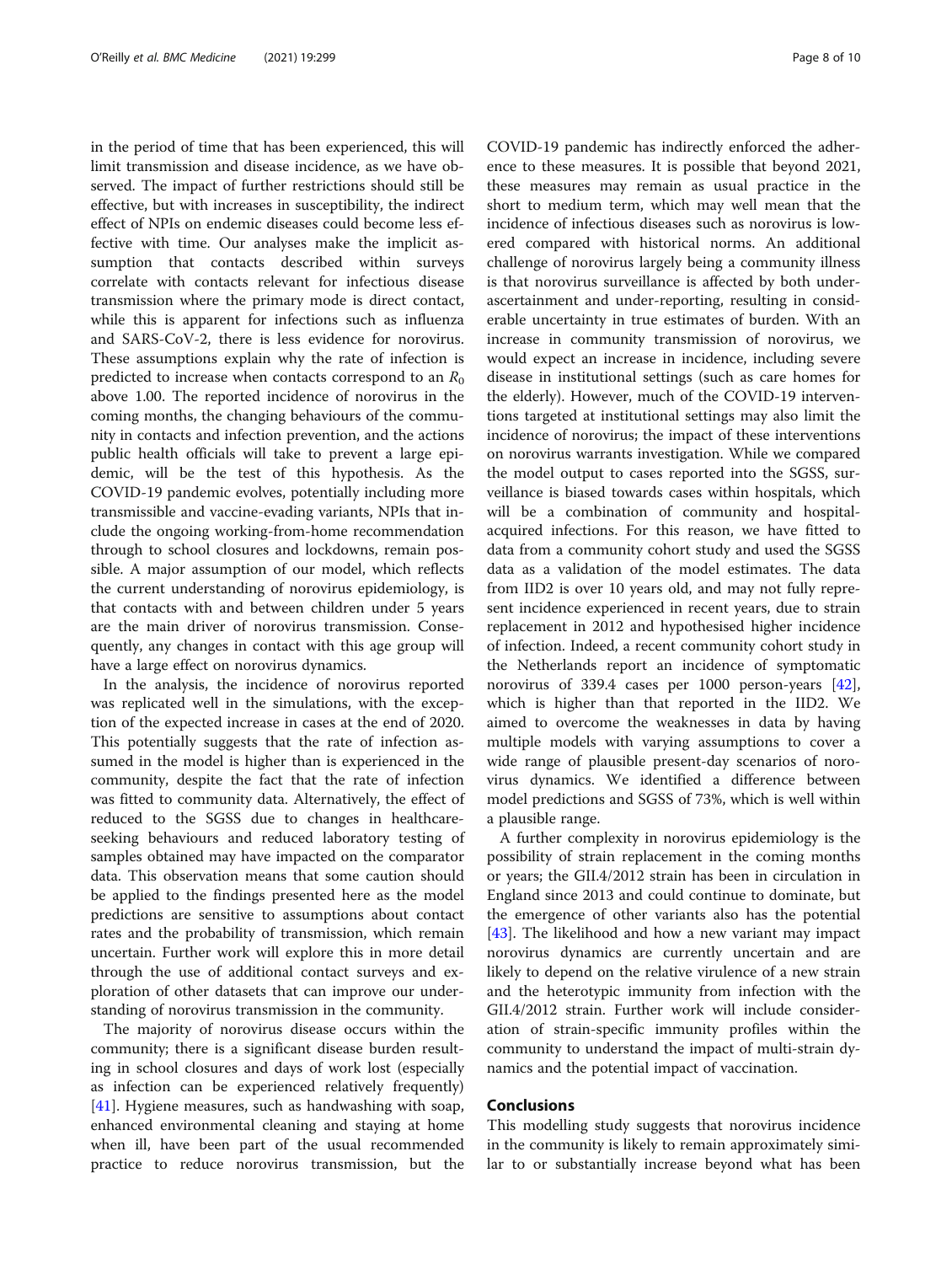<span id="page-8-0"></span>experienced in years prior to 2020. The results are sensitive to future contact patterns in the community, and the adherence to preventive actions, which will affect the probability of transmission. The lower incidence of norovirus reported in surveillance aligns with model assumptions on reduced contact rates from March 2020 to June 2021 and is consistent with an increase in population susceptibility. The short- to long-term impact of this increased susceptibility places populations at risk of norovirus disease, but the scale of the impact remains to be seen. Continued investment to maintain robust national surveillance systems will remain critical to enable measures to limit the impact of these resurgences and provide essential information to public health bodies to support the implementation of preventive actions.

#### Abbreviations

IID: Infectious intestinal disease; NPI: Non-pharmaceutical interventions; SEIR: Susceptible-exposed-infectious-recovered; SGSS: Second Generation Surveillance System; UK: United Kingdom

## Supplementary Information

The online version contains supplementary material available at [https://doi.](https://doi.org/10.1186/s12916-021-02153-8) [org/10.1186/s12916-021-02153-8.](https://doi.org/10.1186/s12916-021-02153-8)

Additional file 1: Full description of the mathematical model for norovirus. Table S1. Parameters within the mathematical model for norovirus and sources of values used.

Additional file 2. Description of the model fitting procedure.

Additional file 3.. Alternative model assumptions for norovirus.

Additional file 4.. Details of 'Polymod' and 'Comix' contact matrices. Additional file 5: Figure S1. Comparison of simulations and cases

reported to SGSS between July 2019 to June 2021.

Additional file 6: Figure S2. Investigating the impact of reduced contact patterns from July 2021 compared to pre-pandemic.

#### Acknowledgements

The authors are grateful for discussions within the wider Noropatrol consortium. The authors also acknowledge and are grateful for the data obtainable from public health diagnostic laboratories in England that submit laboratory reports of norovirus into SGSS.

#### Authors' contributions

KO, FS, JB and JE conceived the study. KO, CI, AG, AD, LL and KW carried out data analysis and KO carried out the modelling. Interpretation of the data findings was done in discussion with KO, FS, DA, CJ, AD, LL, LL, RG, JB and JE, and the authors contributed to the final draft of the manuscript and approved the publication.

## Funding

This research was primarily funded by the Wellcome Trust 'Noropatrol' [grant code203268/Z/16/Z]. Additional funding is acknowledged from Public Health England (PHE), which is an executive agency of the Department of Health and Social Care (DHSC), and National Institute for Health, USA (NIAID 1R01 AI148260). CoMix is funded by the EU Horizon 2020 Research and Innovations Programme - project EpiPose (Epidemic Intelligence to Minimize COVID-19's Public Health, Societal and Economical Impact, No 101003688) and the Medical Research Council (understanding the dynamics and drivers of the COVID-2019 epidemic using real-time outbreak analytics MC\_PC 19065).

#### Availability of data and materials

The code and data used to conduct these analyses are found at [https://](https://github.com/kath-o-reilly/norovirus_NPIs) [github.com/kath-o-reilly/norovirus\\_NPIs.](https://github.com/kath-o-reilly/norovirus_NPIs) For data access to the SGSS data used in the study, applicants can apply to the PHE team by emailing [noroOBK@phe.gov.uk](mailto:noroOBK@phe.gov.uk)

#### **Declarations**

### Ethics approval and consent to participate

Institutional ethics approval was not sought because this is a retrospective study, and the databases used are anonymised and free of personally identifiable information. Consent was not sought as the data are part of ongoing public health surveillance.

#### Consent for publication

Not applicable

#### Competing interests

The authors declare that they have no competing interests.

#### Author details

<sup>1</sup> Centre for Mathematical Modelling of Infectious Diseases, Department of Infectious Disease Epidemiology, London School of Hygiene & Tropical Medicine, London, UK. <sup>2</sup>Statistics, Modelling and Economics Department National Infection Service, Public Health England, London, UK. <sup>3</sup>NIHR Health Protection Research Unit in Modelling and Health Economics, London School of Hygiene and Tropical Medicine, London, UK. <sup>4</sup>Department of Infection Biology, Faculty of Infectious and Tropical Diseases, London School of Hygiene and Tropical Medicine, London, UK.<sup>5</sup> Gastrointestinal Pathogens Unit, National Infection Service, Public Health England, London, UK. <sup>6</sup>MRC Centre for Global Infectious Disease Analysis, J-IDEA, Department of Infectious Disease Epidemiology, Imperial College London, St Mary's Campus, London, UK.<sup>7</sup> Department of Epidemiology, University of North Carolina Chapel Hill, USA. <sup>8</sup> Division of Infection and Immunity, University College London, London, UK. <sup>9</sup>Department of Microbiology, Virology and Infection Control, Great Ormond Street Hospital for Children, London, UK.

# Received: 9 July 2021 Accepted: 4 October 2021<br>Published online: 09 November 2021

#### References

- 1. Lillie PJ, Samson A, Li A, Adams K, Capstick R, Barlow GD, et al. Novel coronavirus disease (COVID-19): the first two patients in the UK with person to person transmission. J Infect. 2020;80(5):578–606. [https://doi.org/10.1016/](https://doi.org/10.1016/j.jinf.2020.02.020) [j.jinf.2020.02.020](https://doi.org/10.1016/j.jinf.2020.02.020).
- 2. Jarvis CI, Van Zandvoort K, Gimma A, Prem K, Auzenbergs M, O'Reilly K, et al. Quantifying the impact of physical distance measures on the transmission of COVID-19 in the UK. BMC Med. 2020;18(1):124. [https://doi.org/10.1186/s12](https://doi.org/10.1186/s12916-020-01597-8) [916-020-01597-8.](https://doi.org/10.1186/s12916-020-01597-8)
- 3. Gibbs H, Nightingale E, Liu Y, Cheshire J, Danon L, Smeeth L, et al. Detecting behavioural changes in human movement to inform the spatial scale of interventions against COVID-19. preprint. Epidemiology. 2020. <https://doi.org/10.1101/2020.10.26.20219550>.
- 4. Douglas A, Sandmann FG, Allen DJ, Celma CC, Beard S, Larkin L. Impact of COVID-19 on national surveillance of norovirus in England and potential risk of increased disease activity in 2021. J Hosp Infect. 2021;112:124–6. [https://](https://doi.org/10.1016/j.jhin.2021.03.006) [doi.org/10.1016/j.jhin.2021.03.006.](https://doi.org/10.1016/j.jhin.2021.03.006)
- 5. Bruggink LD, Garcia-Clapes A, Tran T, Druce JD, Thorley BR. Decreased incidence of enterovirus and norovirus infections during the COVID-19 pandemic, Victoria, Australia, 2020. Commun Dis Intell. 2018;2021:45. [https://](https://doi.org/10.33321/cdi.2021.45.5) [doi.org/10.33321/cdi.2021.45.5.](https://doi.org/10.33321/cdi.2021.45.5)
- 6. Foley DA, Yeoh DK, Minney-Smith CA, Martin AC, Mace AO, Sikazwe CT, et al. The interseasonal resurgence of respiratory syncytial virus in Australian children following the reduction of coronavirus disease 2019–related public health measures. Clin Infect Dis. 2021;ciaa1906. [https://doi.org/10.1093/cid/](https://doi.org/10.1093/cid/ciaa1906) [ciaa1906](https://doi.org/10.1093/cid/ciaa1906)
- 7. Lennon RP, Griffin C, Miller EL, Dong H, Rabago D, Zgierska AE. Norovirus infections drop 49% in the United States with strict COVID-19 public health interventions. Acta Med Acad. 2020;49(3):278–80. [https://doi.org/10.5644/a](https://doi.org/10.5644/ama2006-124.317) [ma2006-124.317](https://doi.org/10.5644/ama2006-124.317).